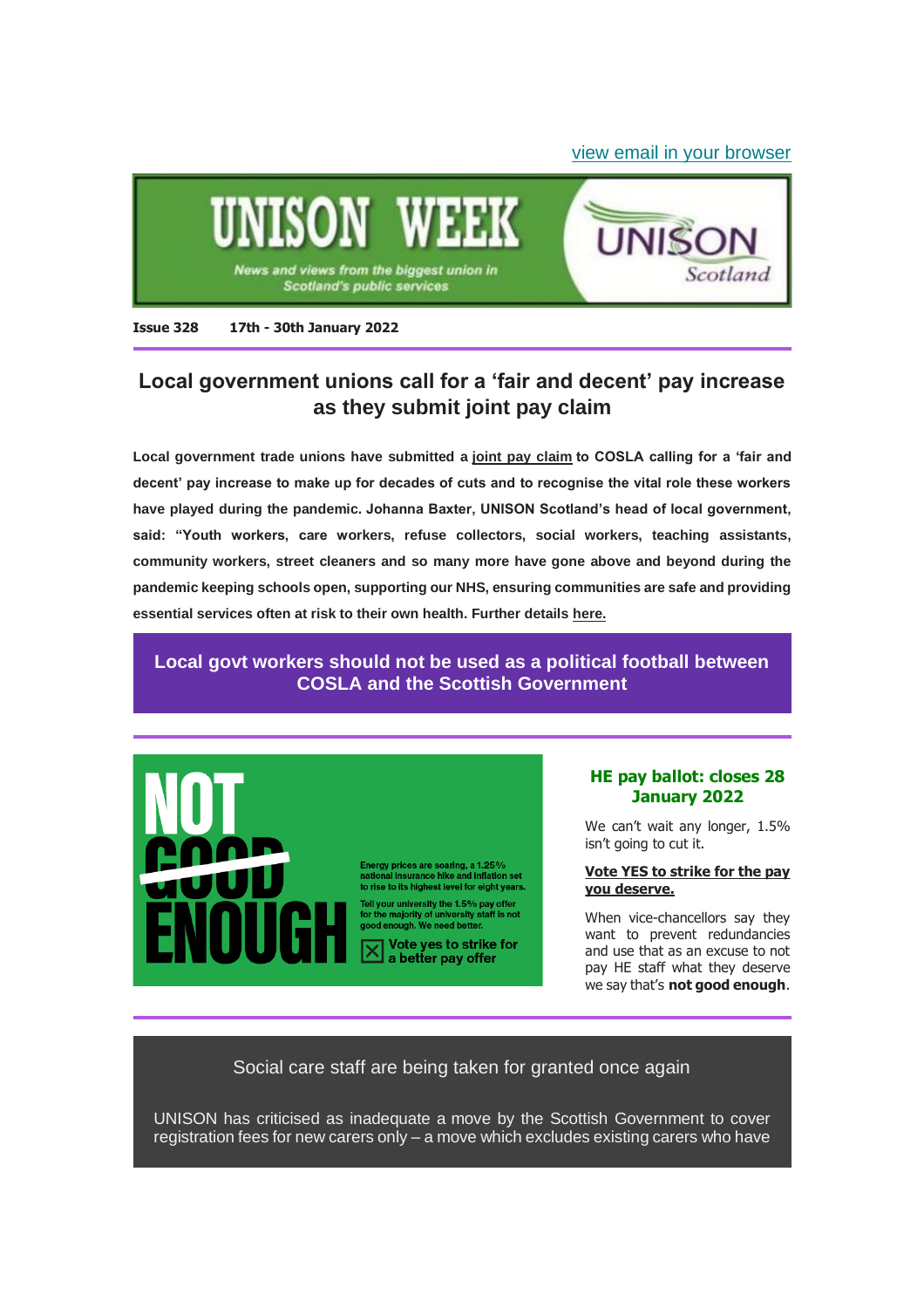put their lives on the line throughout the pandemic. UNISON, the union for social care workers, branded the move 'deeply unfair' and urged the Scottish Government to rethink its plans.

UNISON head of social care, John Mooney, said: "It's good that the Scottish Government are now admitting that registration fees are a barrier to social care workers joining the sector. However, in only paying these fees for new staff they are being deeply unfair to the hard-working social care workforce, who have literally put their lives at risk throughout this pandemic. Many already feel taken for granted and this move risks reinforcing that". **[Read more ...](https://unison-scotland.org/social-care-staff-are-being-taken-for-granted-once-again-says-unison/)**



UNISON has dedicated 2022 to a year-long national campaigning and organising strategy to support and celebrate **[disabled workers](https://www.unison.org.uk/news/article/2022/01/introducing-the-year-of-disabled-workers/)**. Scotland has a particular interest in the campaign as the idea was developed by one of our Scottish branches.

#### **Ovo job cuts devastating for staff and worrying for consumers**

**The government can no longer stand idly by and watch as the UK's energy sector implodes, says UNISON, as it reacts to the news that 1,700 jobs are to go at energy giant Ovo.**

**Gillian Bannatyne UNISON Scotland energy lead negotiator said: "This is dreadful news and a very stressful time for the Ovo workforce. It is, so far, a proposal and not a final decision and UNISON is doing everything we can to reduce the job losses and support our members. UNISON have made it abundantly clear that changes in how people get and use energy – as we try to cut carbon emissions – should be an opportunity to create jobs not cut them. Companies like Ovo should be looking to invest, reorganise and expand. UNISON continues to support staff, and we are still in discussions with Ovo to get the best possible terms for our members." Read more [here.](https://unison-scotland.org/ovo-job-cuts-devastating-for-staff-and-worrying-for-consumers-says-unison/)**

**[General secretary's blog: It doesn't get more sickening than the](https://www.unison.org.uk/news/general-secretary-blog/2022/01/blog-it-doesnt-get-more-sickening-than-the-ongoing-partygate/)  [ongoing 'partygate'](https://www.unison.org.uk/news/general-secretary-blog/2022/01/blog-it-doesnt-get-more-sickening-than-the-ongoing-partygate/)**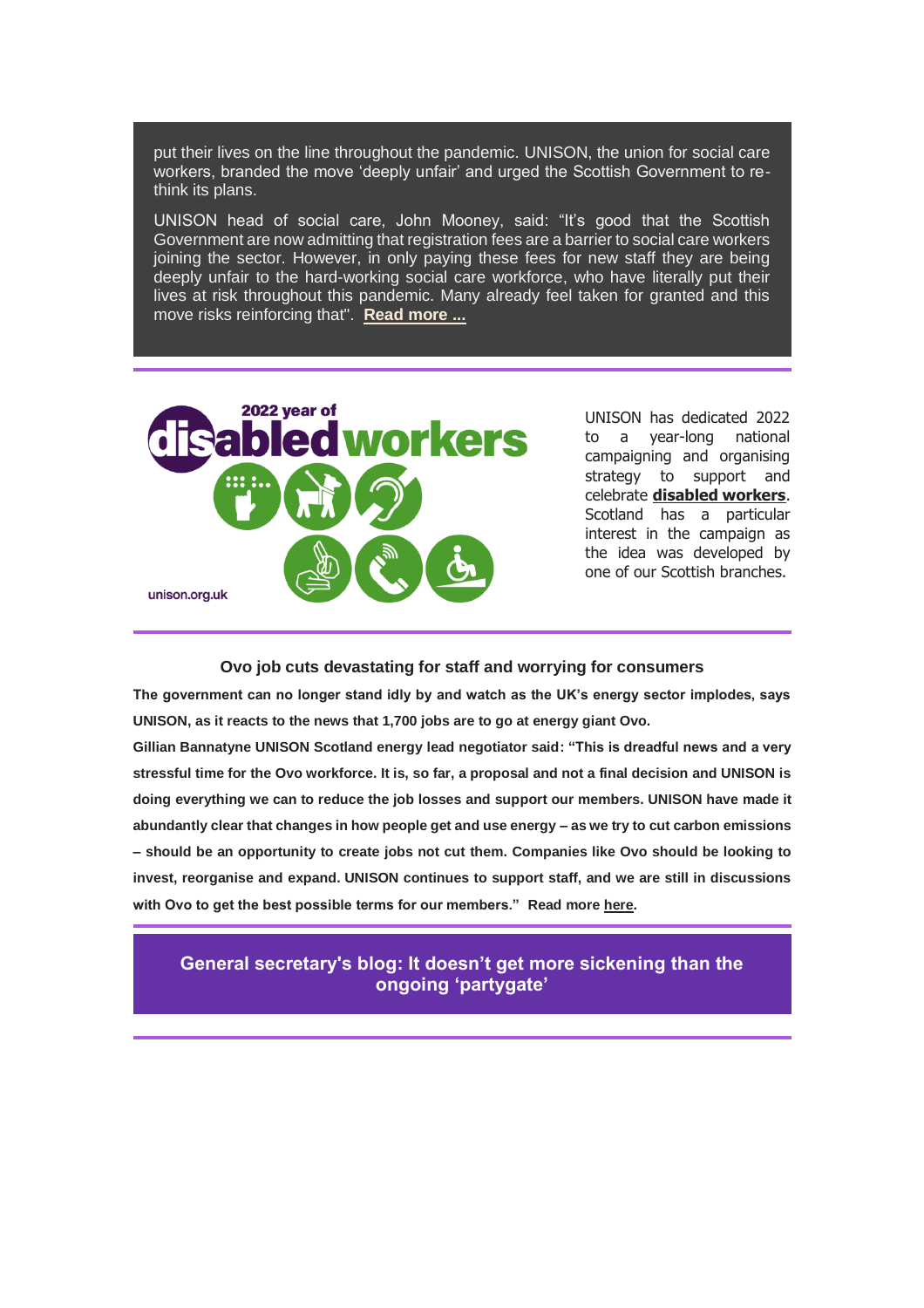

**Free social work webinar: Wednesday 2nd February The latest in our free lunchtime radical social work webinars examines Justice Social Work from a critical and radical angle. More info [here.](https://unison-scotland.org/social-work-webinar-radical-perspectives-on-justice-social-work-in-scotland/)**

## **[A landmark year for UNISON legal services](https://magazine.unison.org.uk/2021/12/07/a-landmark-year-for-our-lawyers/)**

# **PICK OF THE MEDIA** *21/01/22 Herald.co.uk* "Trade unions and left-wing politicians need to "stop being shy when it comes to talking about class and renationalisation of transport, energy services and essential public services" **[Food for thought from the](https://www.heraldscotland.com/politics/19868116.stuc-leader-the-cost-living-will-crush-us----scottish-independence-wont-help/?ref=twtrec)  [STUC General Secretary](https://www.heraldscotland.com/politics/19868116.stuc-leader-the-cost-living-will-crush-us----scottish-independence-wont-help/?ref=twtrec)** *22/01/22 tuc.org.uk* **[A better normal](https://mandrillapp.com/track/click/31129022/www.tuc.org.uk?p=eyJzIjoiT1V4VVlWY3ZUNnBFNTZ1ckJMeHZXSm9CckVBIiwidiI6MSwicCI6IntcInVcIjozMTEyOTAyMixcInZcIjoxLFwidXJsXCI6XCJodHRwczpcXFwvXFxcL3d3dy50dWMub3JnLnVrXFxcL3Jlc2VhcmNoLWFuYWx5c2lzXFxcL3JlcG9ydHNcXFwvYmV0dGVyLW5vcm1hbD9tYWlsdD05MjlAbVFvelRKQU5uWmdYaDBaSFFPRk55UnhqejRtSEJkbzkxNktSWlJlVjlEc0AzOTAxNTZcIixcImlkXCI6XCI4ZWM4N2M1MGRjM2I0NTNiOTYyY2Q1MTYxMjQwNDc3ZlwiLFwidXJsX2lkc1wiOltcImViYzM3Y2Q4Yzk4ODk3MTk0M2Y3ZmMyN2ZjNWFlYTkwMmUyZmIxNjdcIl19In0)**. *18/01/22 leftfootforward.org* **Child poverty statistics that shame Britain: [1.8 million children are growing up in deep poverty.](https://leftfootforward.org/2022/01/uk-poverty-report-1-8-million-children-are-growing-up-in-deep-poverty/?mc_cid=6c59bc0b06&mc_eid=e3db0eb2e7)** *16/01/22 thenational.scot* **[Census reveals growing privatisation of Scotland's care sector.](https://www.thenational.scot/news/health/19851018.census-reveals-growing-privatisation-scotlands-care-sector/)** *16/01/22 dailyrecord.co.uk* **[Scots care home system in chaos as more than 150 workers test positive for covid each day.](https://www.dailyrecord.co.uk/news/scottish-news/scots-care-home-system-chaos-25958154?utm_source=daily_record_newsletter&utm_campaign=daily_newsletter2&utm_medium=email)** *11/01/22 unison.org.uk*

**[Low sick pay is leaving school meals staff unable to self-isolate.](https://www.unison.org.uk/news/article/2022/01/low-sick-pay-is-leaving-school-meals-staff-unable-to-self-isolate/)**

*10/01/22 unison.org.uk*

**[UNISON supports legal challenge over UK's use of PPE suppliers.](https://www.unison.org.uk/news/2022/01/unison-supports-legal-challenge-over-uks-use-of-ppe-suppliers/)**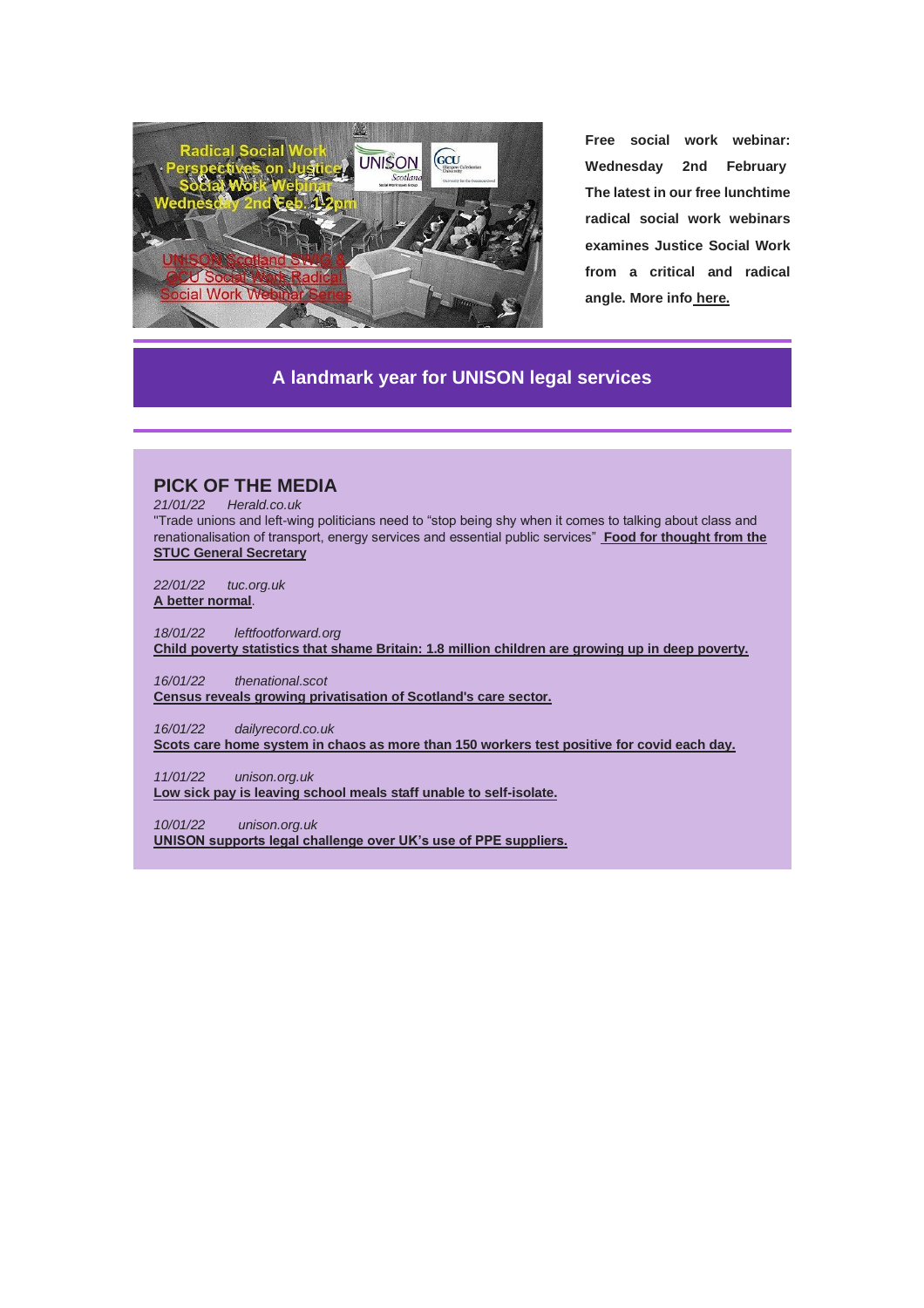

# Who is your local champion?

Our annual Local Service Champions awards celebrate the unsung heroes who keep our communities going

> Who will you nominate?



# **Financial assistance for our members**

**UNISON's charity for members, [There for](https://www.unison.org.uk/news/article/2021/11/there-for-you-offers-new-fund-for-members-facing-winter-hardship/?utm_medium=email&utm_campaign=Staff%20copy%20of%20Activist%20011221&utm_source=Communications&utm_content=There%20for%20You%3A%20COVID%20fund%20relaunched)  [You](https://www.unison.org.uk/news/article/2021/11/there-for-you-offers-new-fund-for-members-facing-winter-hardship/?utm_medium=email&utm_campaign=Staff%20copy%20of%20Activist%20011221&utm_source=Communications&utm_content=There%20for%20You%3A%20COVID%20fund%20relaunched) relaunches its COVID-19 response fund to include universal credit cuts.**



**Welcome to UNISON Scotland learning! [Here is](https://unison-scotland.org/learning/) our online education programme for January to April 2022. As part of its extensive learning and training programme, UNISON offers new members a choice of free one day workshops to help you at work and in everyday life. Build your skills with our national programme [UNISON Learning.](https://learning.unison.org.uk/member-learning/)**